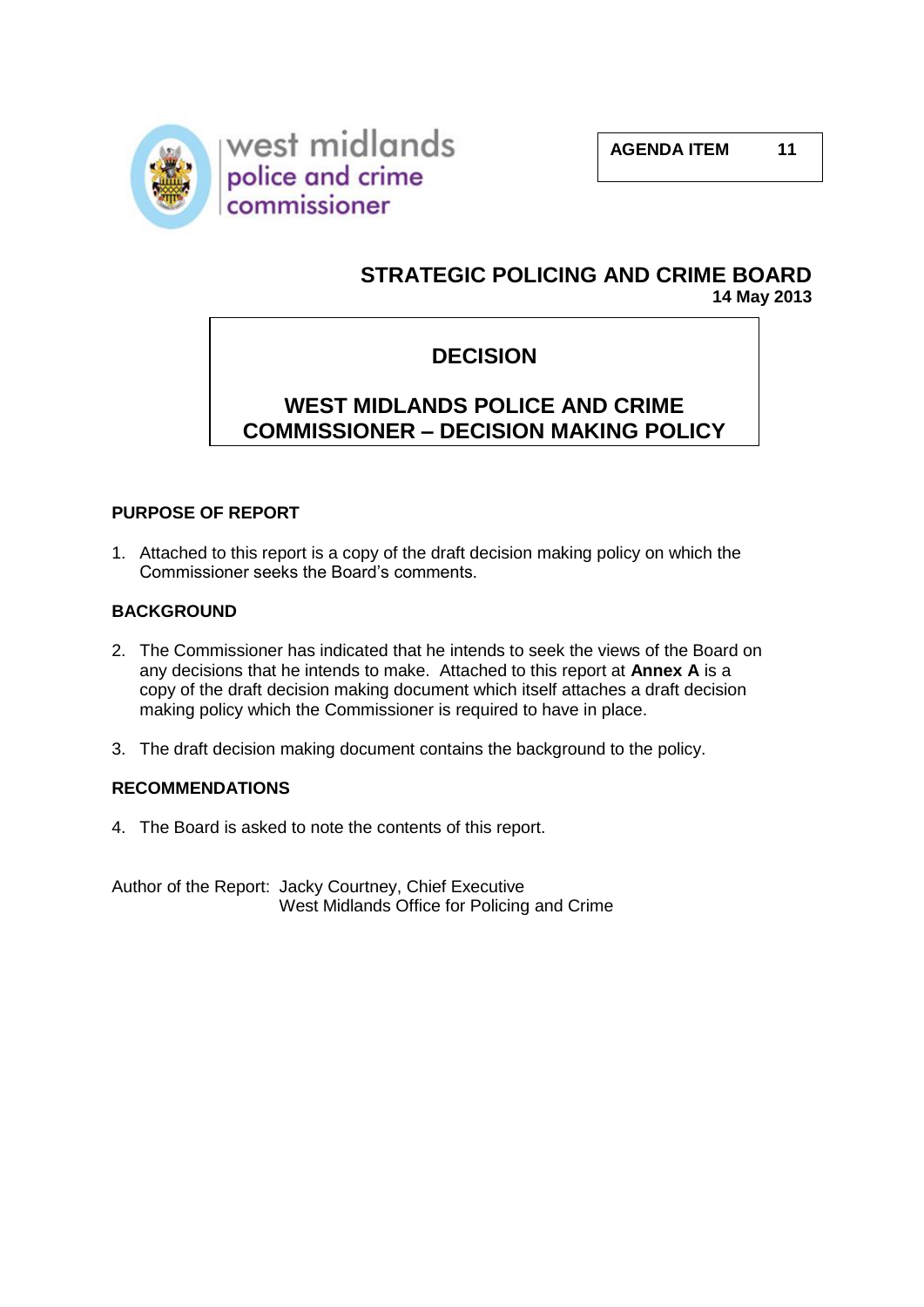# **WEST MIDLANDS POLICE AND CRIME COMMISSIONER**

**NON-CONFIDENTIAL**

# **Draft NOTICE OF DECISION**

**#/2013**

Contact Officer: Jacky Courtney

Telephone Number: 0121 626 6060

Email: [j.courtney@west-midlands.pnn.police.uk](mailto:j.courtney@west-midlands.pnn.police.uk)

Title: **West Midlands Police and Crime Commissioner – Decision making policy**

## **EXECUTIVE SUMMARY**

By virtue of section 11(1) of the Police Reform and Social Responsibility Act 2011 the Commissioner has a statutory requirement to publish information specified by the Secretary of State. The Secretary of State has set out the information to be published in the Elected Local Policing Bodies (Specified Information) Order 2011 and the Local Policing Bodies (Specified Information) (Amendment) Order 2012. The 2011 Order requires the Commissioner to publish a statement of policy in relations to the making of decisions of significant public interest arising from the exercise of his functions. The Commissioner's decision making policy is attached to this notice of decision.

# **DECISION**

I approve the attached Decision Making Policy which establishes the approach and principles for decision making that I will use.

# **West Midlands Police and Crime Commissioner**

I confirm that I do not have any disclosable pecuniary interests in this decision and take the decision in compliance with the Code of Conduct for the West Midlands Office for Policing and Crime. Any interests are indicated below.

Signature………………………………………………….

Date……………………………………..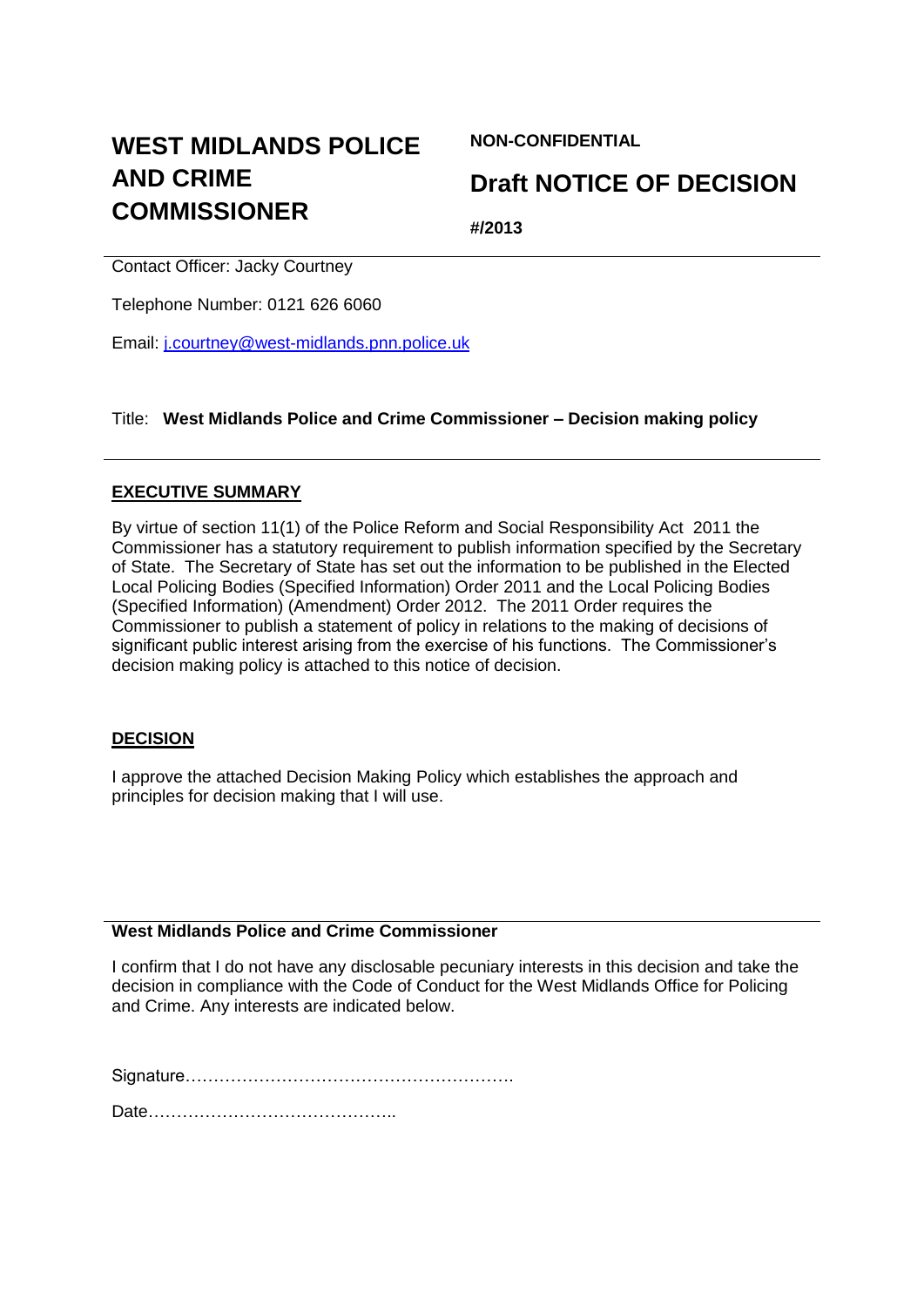## **NON - CONFIDENTIAL FACTS AND ADVICE TO THE POLICE AND CRIME COMMISSIONER**

### **INTRODUCTION AND BACKGROUND**

By virtue of section 11(1) of the Police Reform and Social Responsibility Act 2011 the Commissioner has a statutory requirement to publish information specified by the Secretary of State. The Secretary of State has set out the information to be published in the Elected Local Policing Bodies (Specified Information) Order 2011 and the Local Policing Bodies (Specified Information) (Amendment) Order 2012. The 2011 Order requires the Commissioner to publish a statement of policy in relations to the making of decisions of significant public interest arising from the exercise of his functions. The Commissioner's decision making policy is attached to this notice of decision.

In developing this policy reference has been made to guidance produced by the Association of Policing and Crime Chief Executives.

### **FINANCIAL IMPLICATIONS**

There are no direct costs associated with use of the Decision Making Policy. However the policy requires decisions to be made on an informed basis and this will include information on the financial implications of decisions taken by the Commissioner.

#### **LEGAL IMPLICATIONS**

The statutory background to the requirements for a decision making policy are set out in this notice of decision. The policy requires decisions to be made on an informed basis and this will include information on the legal implications of decisions taken by the Commissioner.

The Commissioner has power under paragraph 14 of Schedule 1 to the Police Reform and Social Responsibility Act 2011 to anything which is calculated to facilitate, or is conducive or incidental to, the exercise of the functions of the Commissioner.

### **EQUALITY IMPLICATIONS**

The Commissioner will ensure that the operation of the Decision Making Policy ensures that consideration is given to the equality implications of any decision he makes.

#### **Schedule of Background Papers**

There are no background papers for this decision making report.

#### **Public Access to Information**

Information contained in this decision is subject to the Freedom of Information Act 2000 and other legislation. This decision will be made available on the Commissioner's website.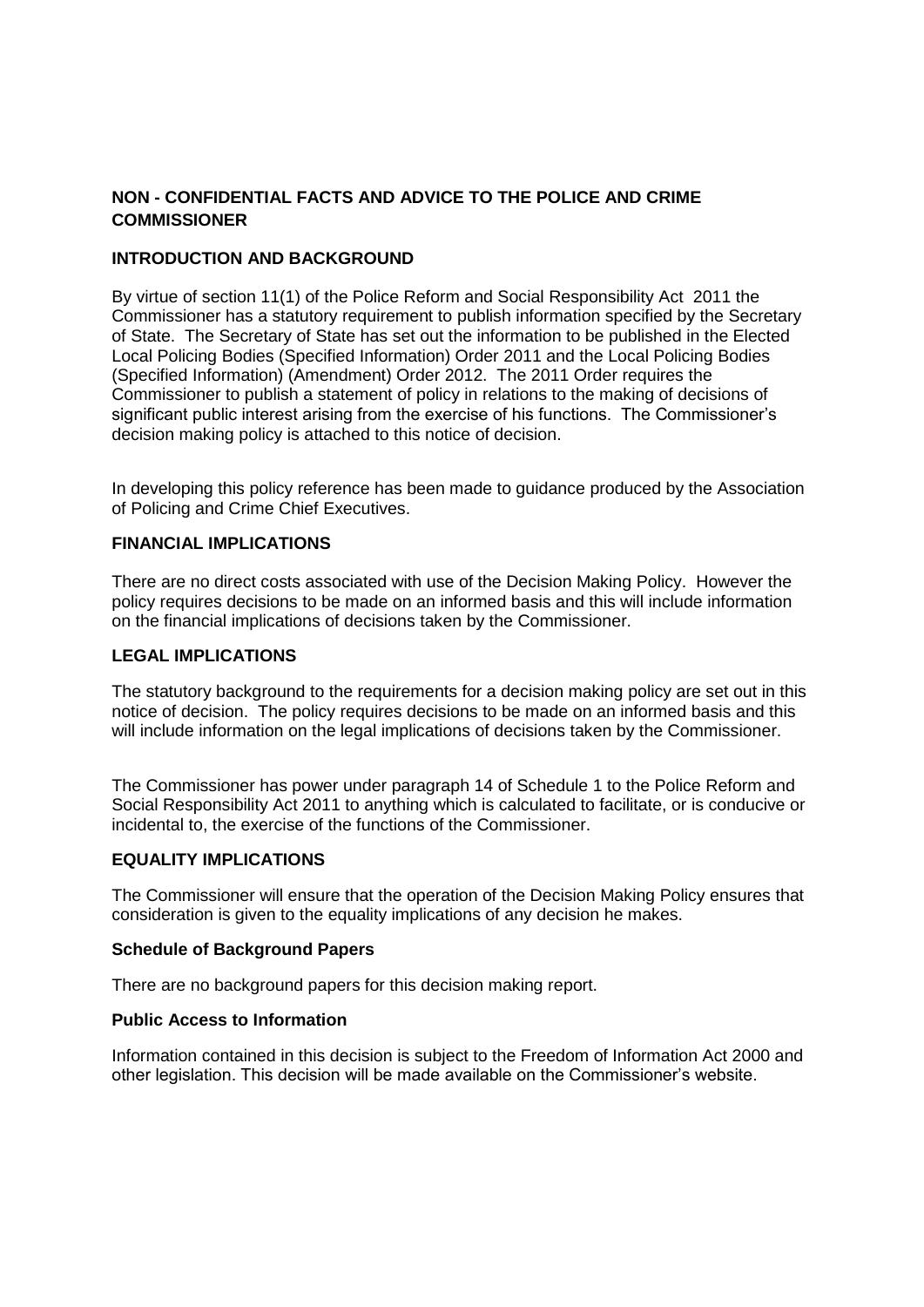#### **West Midlands Police and Crime Commissioner**

### **Draft Decision Making Policy**

#### **Introduction**

1. This policy establishes the approach and principles for decision making by the Police and Crime Commissioner for the West Midlands (the Commissioner). It outlines the decision making process together with providing information on how decisions will be recorded and publicised.

#### **Decision making framework**

- 2. Decisions taken by the Commissioner arise from his statutory duties. He is required to record and publish those decisions. The Commissioner is committed to a robust decision making process. The Commissioner will adopt rigorous standards of probity, regularity and transparency in his decision making and all decisions will be taken in the public interest.
- 3. The statutory framework for decision making by police and crime commissioners consists of:
	- Police Reform and Social Responsibility Act 2011 which sets out the functions of the Commissioner and provides the legal framework for the Commissioner's decision making
	- Police and Crime Commissioner Elections (Declaration of Acceptance of Office) Order 2012 requires the Commissioner to swear an oath of impartiality. It commits the Commissioner to serve local people without fear or favour and to set out publicly their commitment to tackling their role with integrity, impartiality and fairness.
	- The Police Reform and Social Responsibility Act 2011 sets out the functions of the West Midlands Police and Crime Panel which is required to review and scrutinise decisions made by the Commissioner
	- The Policing Protocol sets out the framework within which the Commissioner and Chief Constable should work. The Protocol requires all parties, including the Commissioner and his staff, to abide by the Nolan Principles, which are included at Annex A to this policy.
	- The Financial Management Code of Practice for the Police Service provides clarity around the financial governance arrangements and specifies the need to embed the principles of good governance into the way the Commissioner operates. The Code requires the Commissioner and Chief Constable to establish a Joint Audit Committee with that Committee recommended to consider internal and external audit reports and advice according to good governance principles and appropriate risk management arrangements.
	- The Elected Local Policing Bodies (Specified Information) Order 2011 and the Elected Local Policing Bodies (Specified Information) (Amendment) Order 2012 specify the information that must be published by the Commissioner and includes specific reference to decisions. It sets out both the time scales and requirements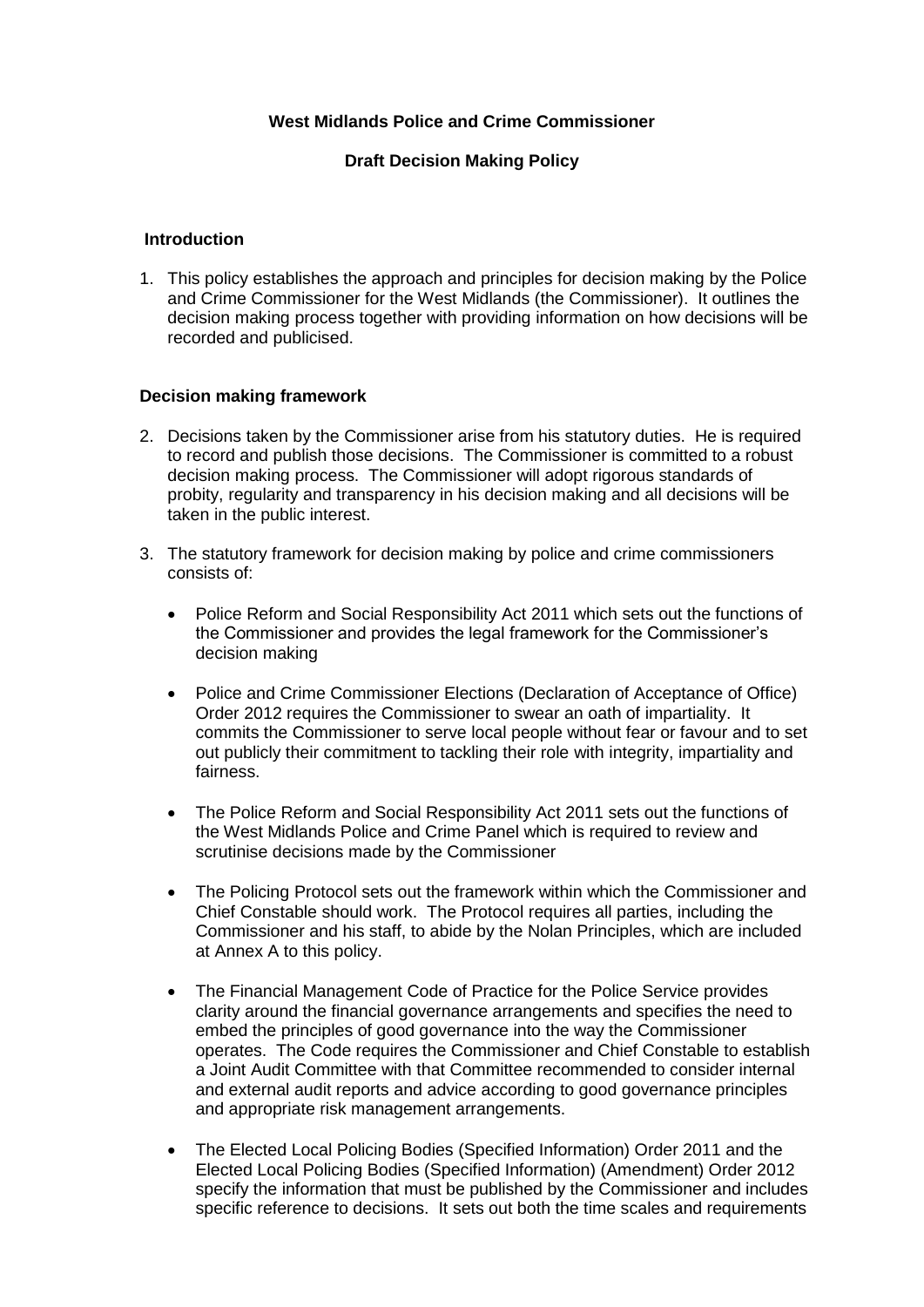for recording and publication of decisions and related policies.

- Under the Police Reform and Social Responsibility Act 2011 the Commissioner can be subject to investigation by the Local Government Ombudsman for any allegations or apparent maladministration in connection with the exercise of his administrative duties.
- 4. In order to ensure good governance in relation to decision making the Commissioner has made arrangements to cover delegations, consents, financial regulations, contract standing orders as well as registers of interests and gifts and hospitality. These set out the parameters for decisions delegated to West Midlands Police and staff within the Commissioner's own office. They can be found at the Commissioner's website [www.westmidlands-pcc.gov.uk.](http://www.westmidlands-pcc.gov.uk/)

#### **Approach to decision making**

- 5. The decisions taken by the Commissioner will arise from the discharge of his statutory functions. The Commissioner will need to demonstrate probity and regularity in their decision-making, not just as a matter of good governance but also as a matter of law. Therefore the approach to decision making will be in accordance with the Good Governance Standards for Public Service<sup>1</sup>.
- 6. Decisions will range in significance and impact, consequences and cost. The Commissioner will apply the good governance principles to all decisions that are taken.

### **Principles of decision making**

-

Decision-making will be transparent and well informed

- 7. In order to make well informed decisions the Commissioner will give proper consideration to all relevant parties. Arrangements will be made for obtaining the views of people in the area about policing in the West Midlands. The Commissioner will consider the appropriate means to consult in relation to any decision. This may include:
	- Consultation with the individual members of and/or the Commissioner's Strategic Policing and Crime Board, which will hold meetings in public with papers and notes available on the Commissioner's website [www.westmidlands](http://www.westmidlands-pcc.gov.uk/)[pcc.gov.uk/](http://www.westmidlands-pcc.gov.uk/)spcb. The website includes the time, date and place of each meeting of the Board.
	- Consultation with West Midlands Police and Crime Panel
	- Consultation with other stakeholders, as appropriate
	- Consultation with the wider public, as appropriate, giving consideration to the Cabinet Office consultation principles
- 8. There will be occasions when some information has to remain confidential, examples include, issues of national security, safety of individuals or information which might prejudice the administration of justice. The Commissioner will give careful consideration before determining that information is confidential to ensure that the public has access to the widest range of information possible. The principles of

 $1$  The Good Governance Standards for Public Service published by the Chartered Institute of Public Financial Administration and the Office for Public Management 2004